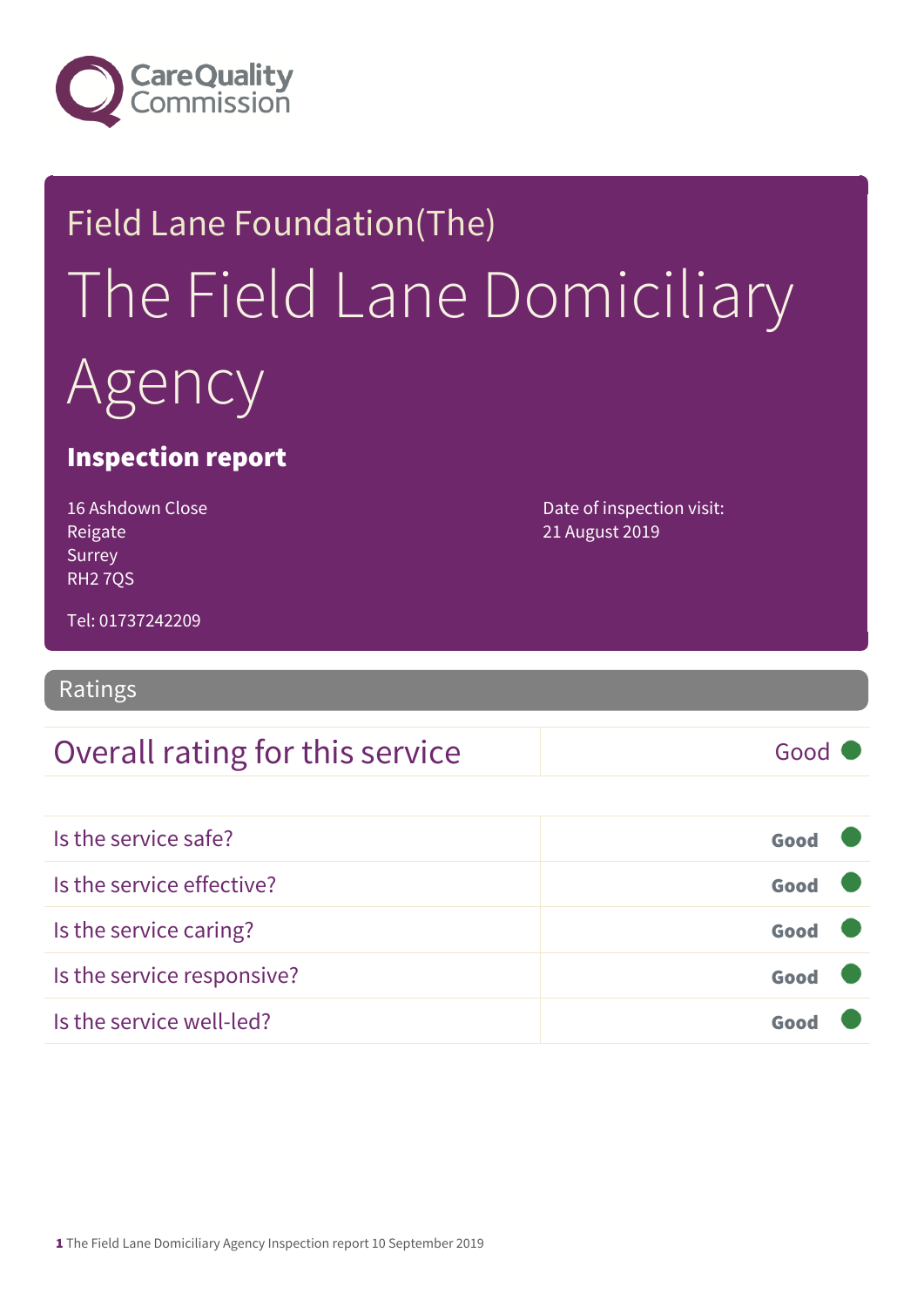### Summary of findings

### Overall summary

#### About the service

The Field Lane Foundation is an organisation that provides supported living services and a domiciliary care service for people in their own homes or in support living schemes. People who used the service were adults living with a learning disability and/or autism, some of whom also had needs with their mobility such as a physical disability or a condition such as epilepsy. On the day of our visit, the service was providing support and personal care for 63 people with varied care packages in a variety of settings. CQC only inspects where people receive personal care. This is help with tasks related to personal hygiene and eating.

People received care in their own homes, in their own self-contained flats and people received care who were living in supported living houses where six people or less lived.

The service has been developed and designed in line with the principles and values that underpin Registering the Right Support and other best practice guidance. This ensures that people who use the service can live as full a life as possible and achieve the best possible outcomes. The principles reflect the need for people with learning disabilities and/or autism to live meaningful lives that include control, choice, and independence. People using the service receive planned and co-ordinated person-centred support that is appropriate and inclusive for them.

People's experience of using this service and what we found

People were supported to have maximum choice and control of their lives and staff supported them in the least restrictive way possible and in their best interests; the policies and systems in the service supported this practice.

The service applied the principles and values of Registering the Right Support and other best practice guidance. These ensure that people who use the service can live as full a life as possible and achieve the best possible outcomes that include control, choice and independence.

The outcomes for people using the service reflected the principles and values of Registering the Right Support by promoting choice and control, independence and inclusion. People's support focused on them having as many opportunities as possible for them to gain new skills and become more independent.

We observed positive, friendly interactions between people and staff. Staff spent time with people as and when they wanted. Staff respected people and focussed on increasing their independence and achieving good outcomes. People were treated with dignity and kindness. People were supported to learn new skills and succeed in their goals.

People received personalised care that was tailored to meet their individual needs, preferences and choices.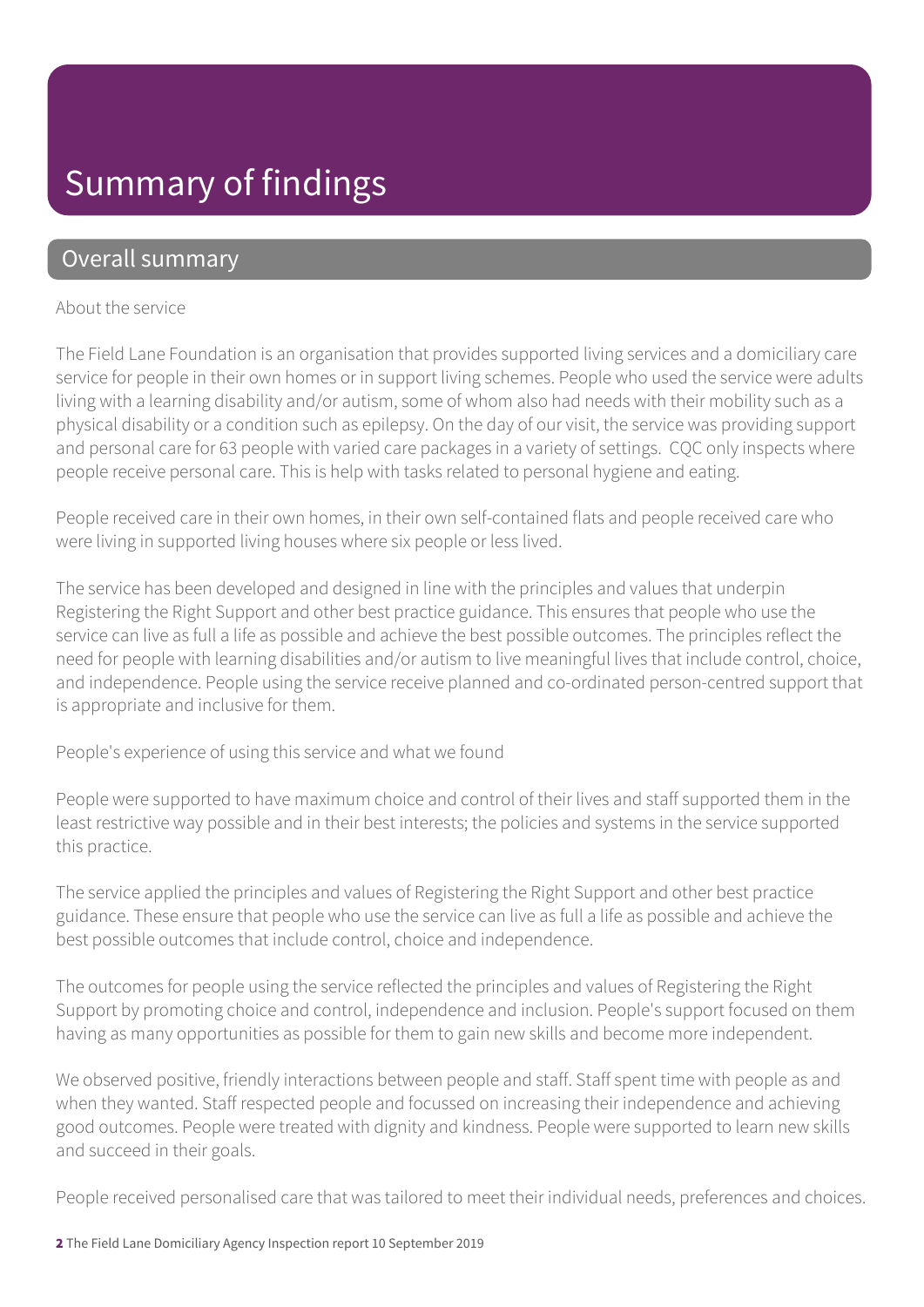Person centered care plans were detailed and guided staff about people's needs and how to meet them. Staff supported people to make choices and decisions relating to their care and to live their lives as they wished.

Relatives we spoke to were satisfied with the quality of care. A relative told us, "Overall my relative has expressed he's happy, {the support given] has been instrumental in building my relatives confidence. Another relative said, "I'm satisfied it's a high level of care that my relative receives, my relative seems happy and "I'm confident."

People were safe and were supported by staff who were trained to recognise the signs of any potential abuse. Staff had been trained in safeguarding and knew what action to take if they had any concerns about people's safety or welfare.

People's risks were identified and assessed appropriately such as accessing the community, mobility, travelling in the car and road safety.

There were sufficient staff to meet people's needs and to enable them to engage with activities, access the community and to live their lives independently. People were supported by staff whose suitability was checked at recruitment. Staff completed training and were experienced in their roles to provide effective care to people. Staff received regular supervisions and an annual appraisal.

People were comfortable in the company of the support workers. Staff felt supported by the managers and felt confident that any suggestions or concerns would be listened to and acted upon. People were asked for their feedback about the service through house meetings and giving feedback to staff. A range of quality assurance systems measured and monitored the quality of care and the service overall.

For more details, please see the full report which is on the CQC website at www.cqc.org.uk

Rating at last inspection

The last rating for this service was Good (published 23 December 2016).

#### Why we inspected

This was a planned inspection based on the previous rating. You can read the report from our last comprehensive inspection, by selecting the 'all reports' link for The Field Lane Domiciliary Agency on our website at www.cqc.org.uk.

We will continue to monitor information we receive about the service until we return to visit as per our reinspection programme. If we receive any concerning information we may inspect sooner.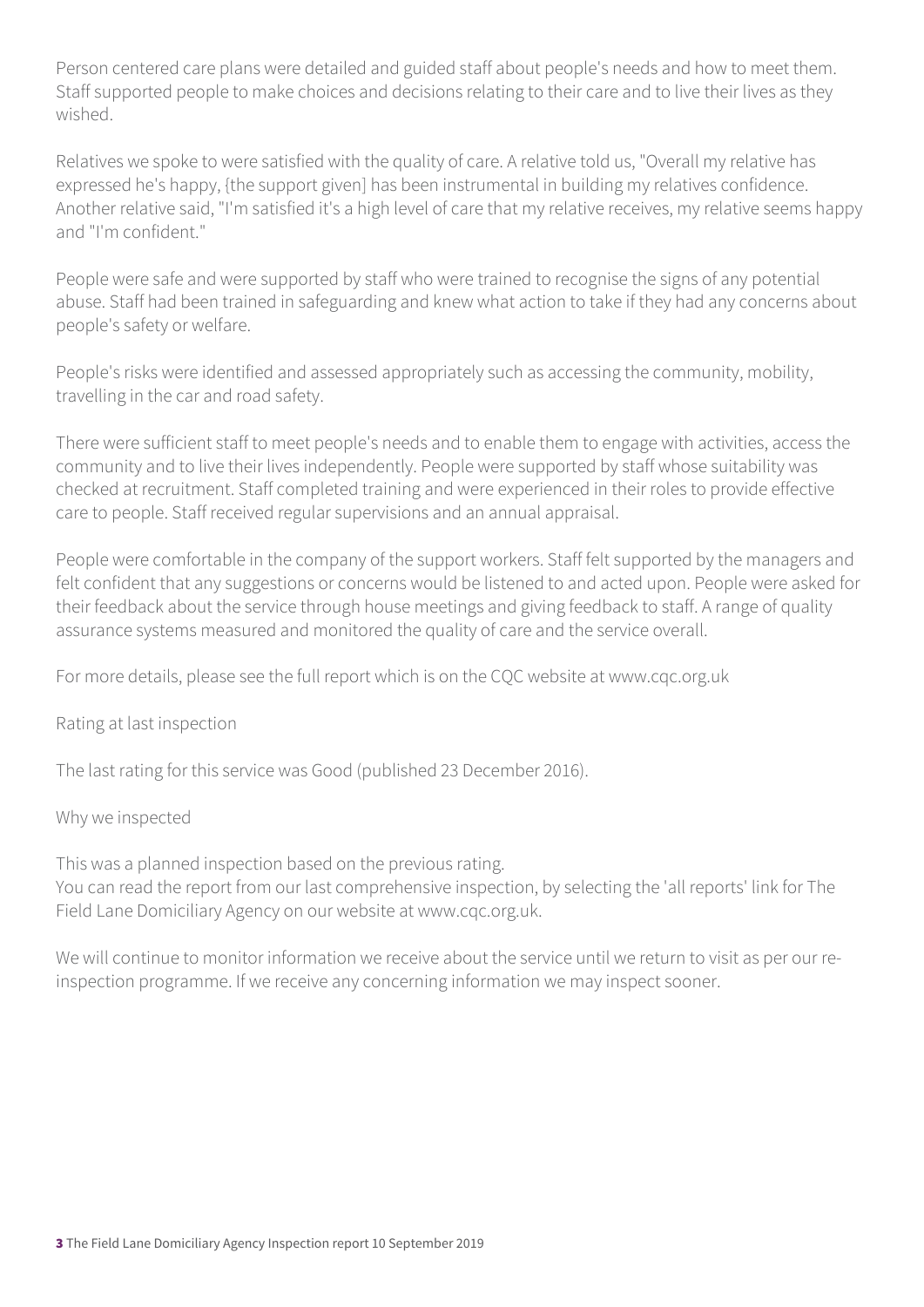### The five questions we ask about services and what we found

We always ask the following five questions of services.

| Is the service safe?                          | Good |
|-----------------------------------------------|------|
| The service was safe.                         |      |
| Details are in our safe findings below.       |      |
| Is the service effective?                     | Good |
| The service was effective.                    |      |
| Details are in our effective findings below.  |      |
| Is the service caring?                        | Good |
| The service was caring.                       |      |
| Details are in our caring findings below.     |      |
| Is the service responsive?                    | Good |
| The service was responsive.                   |      |
| Details are in our responsive findings below. |      |
| Is the service well-led?                      | Good |
| The service was well-led.                     |      |
| Details are in our well-Led findings below.   |      |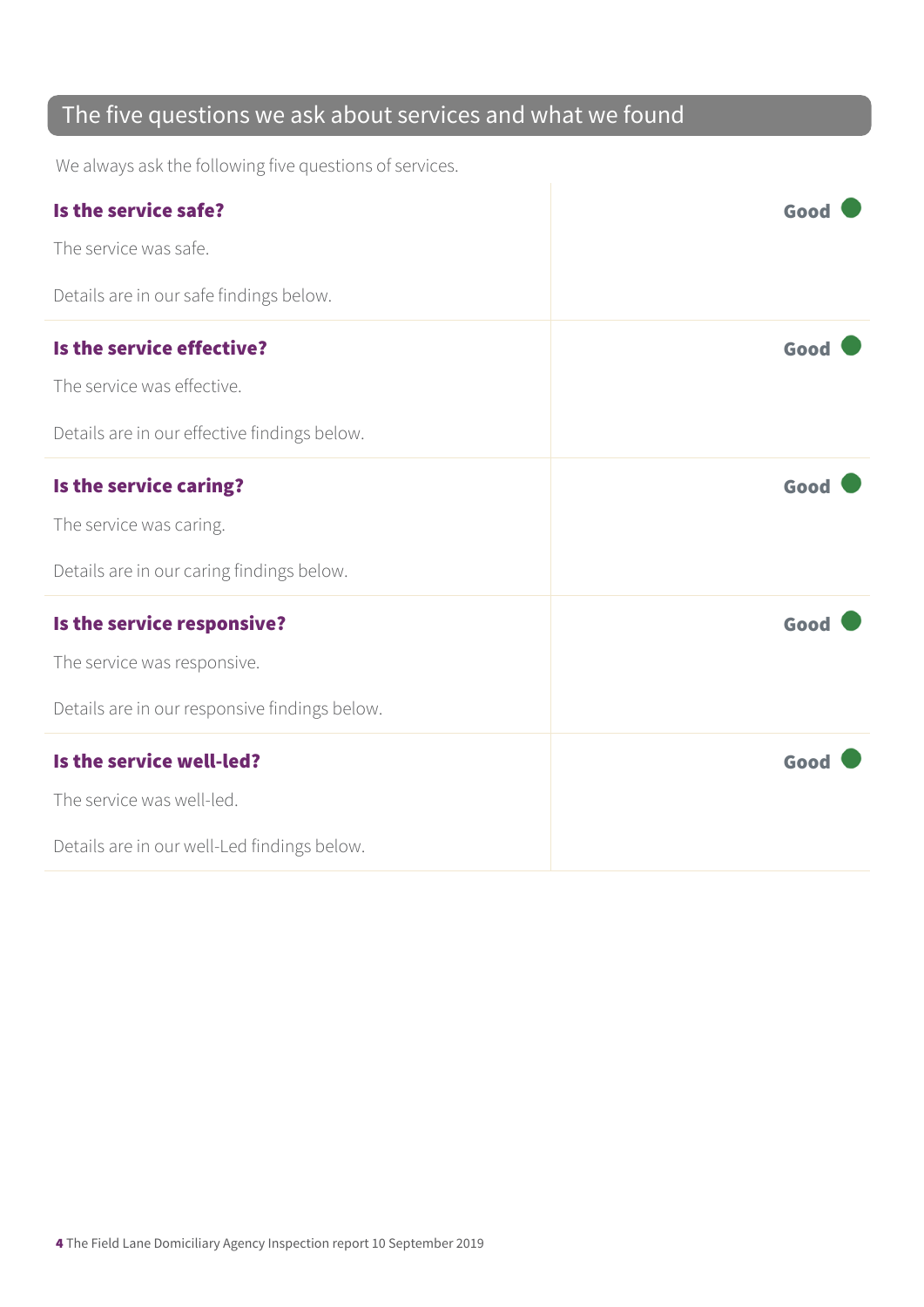

# The Field Lane Domiciliary Agency Detailed findings

### Background to this inspection

The inspection

We carried out this inspection under Section 60 of the Health and Social Care Act 2008 (the Act) as part of our regulatory functions. We checked whether the provider was meeting the legal requirements and regulations associated with the Act. We looked at the overall quality of the service and provided a rating for the service under the Care Act 2014.

#### Inspection team

There was one inspector who visited a supported living house to meet people, staff and to see records. An Expert by Experience who spoke to people using the service or their relative by telephone. An Expert by Experience is a person who has personal experience of using or caring for someone who uses this type of care service.

#### Service and service type

The service is a home care agency, it provides personal care to people in supported living services and a domiciliary care service for people in their own homes or in support living schemes. This service provides care and support to people living in seven supported living' settings, so that they can live as independently as possible. People's care and housing are provided under separate contractual agreements. CQC does not regulate premises used for supported living; this inspection looked at people's personal care and support.

The service had a manager registered with the Care Quality Commission. This means that they and the provider are legally responsible for how the service is run and for the quality and safety of the care provided.

Notice of inspection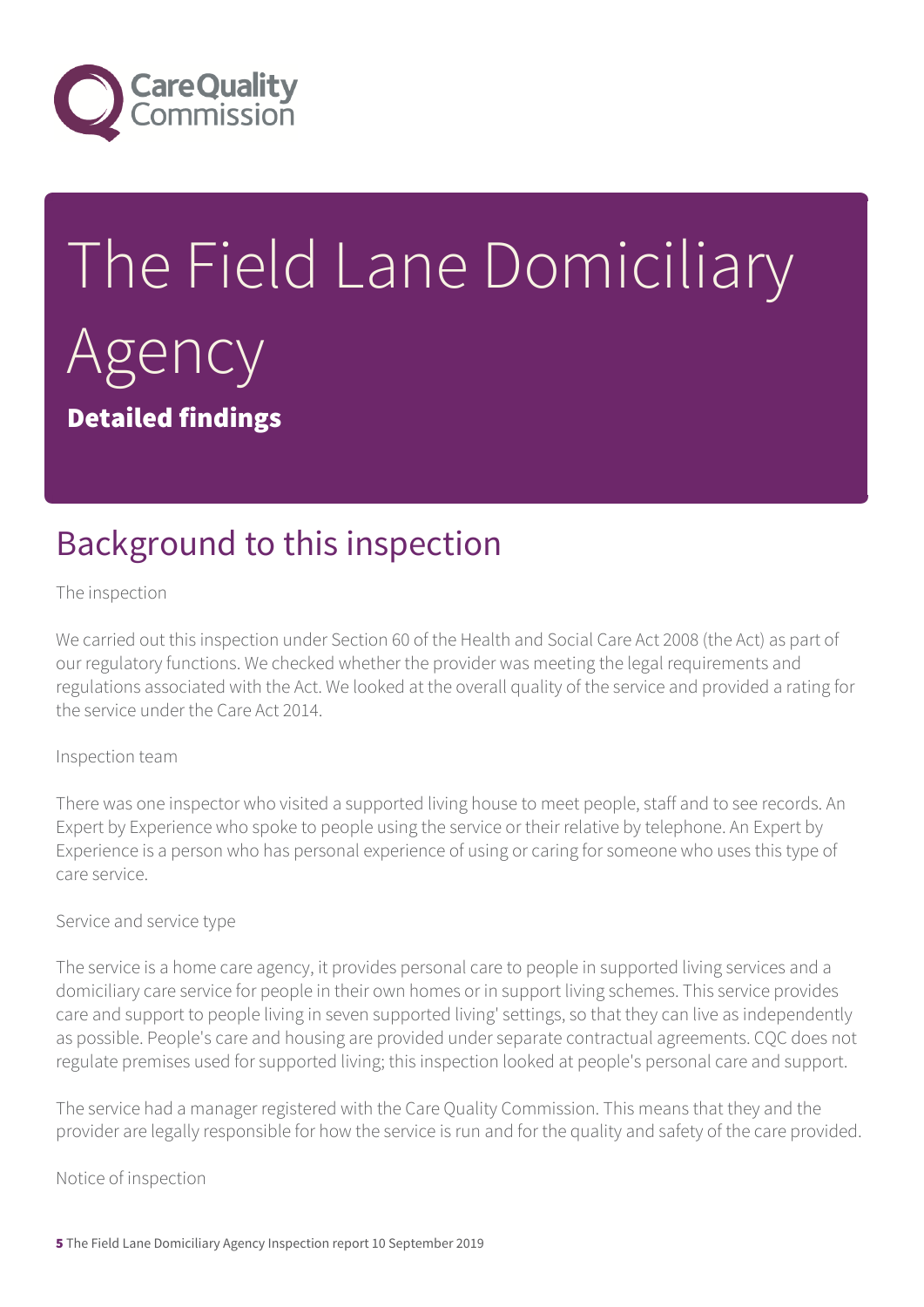A comprehensive inspection took place on 21 August 2019 and was announced. We gave the service 48 hours' notice of the inspection visit because we needed to be sure that staff would be available for us to speak with and to arrange for telephone calls to people and relatives.

What we did before the inspection

Prior to the inspection the provider completed a Provider Information Return. This is information we require providers to send us at least once annually to give some key information about the service, what the service does well and improvements they plan to make. We took this into account when we inspected the service and made the judgements in this report. We reviewed previous inspection reports and notifications received from the service before the inspection. A notification is information about important events which the service is required to send us by law. We used all this information to plan our inspection.

#### During the inspection

We spoke with one person by telephone and five people who visited us at a supported living house. We spoke with five relatives about their experience of the care provided by telephone. We spoke with eleven members of staff including the provider, registered manager, one senior project manager, two project managers, two senior support workers and four support workers.

We observed staff and people interacting during our visit.

We reviewed a range of records. This included four people's personal care and support records and two medication records. We looked at two staff files in relation to recruitment and records for staff supervision and training. A variety of records relating to the management of the service, including policies and procedures were reviewed.

#### After the inspection:

We continued to seek clarification from the provider on training and complaints. We spoke to two social workers by email who gave us permission to share their feedback in this report.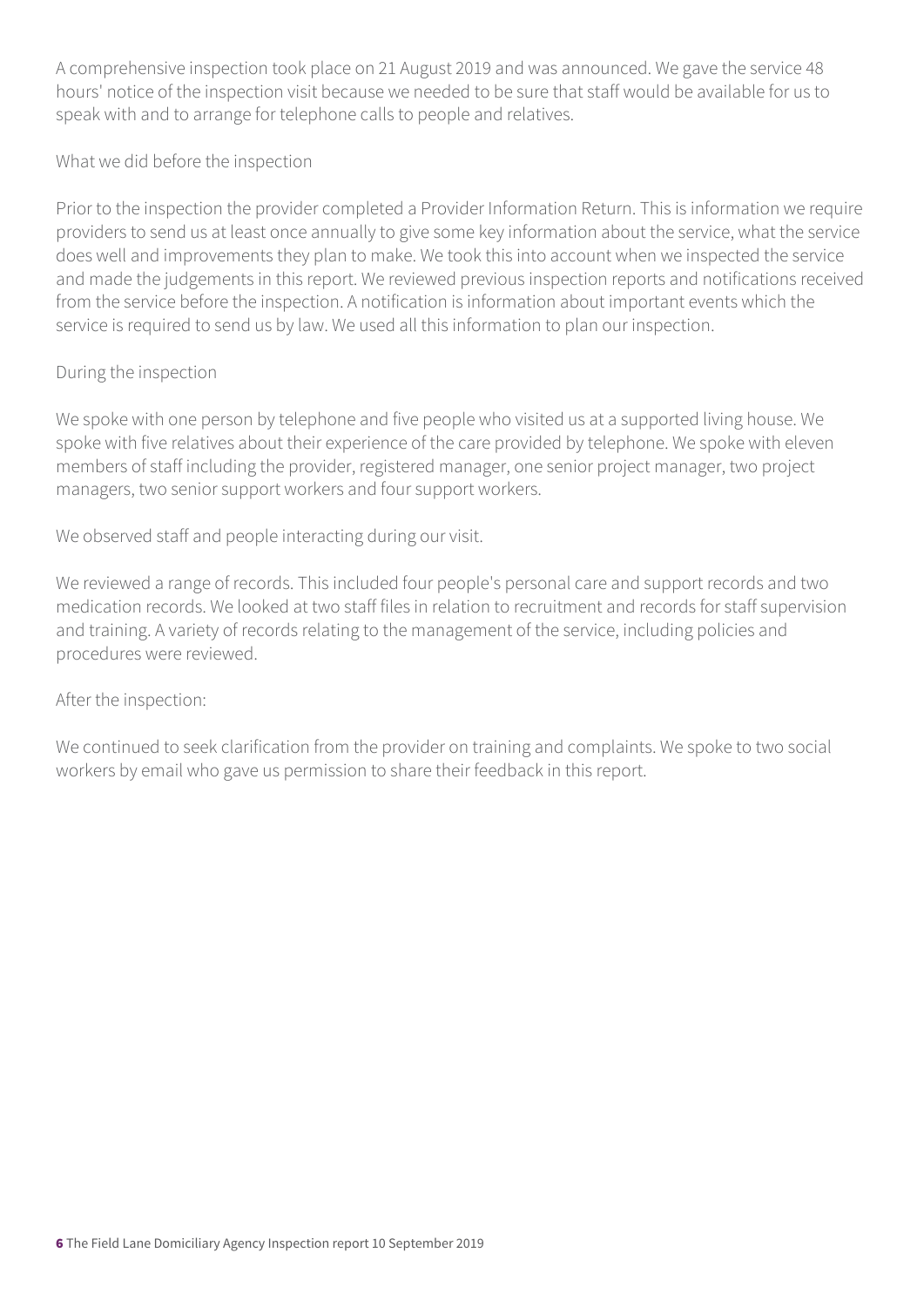### Is the service safe?

# Our findings

Safe – this means we looked for evidence that people were protected from abuse and avoidable harm.

At the last inspection this key question was rated as Good. At this inspection this key question remained the same.

Good: This meant people were safe and protected from avoidable harm.

Systems and processes to safeguard people from the risk of abuse

- People told us they felt safe and relatives we spoke to also said this. A person told us, "When I'm with my support workers I feel comfortable, the support workers reassure me, and I know that they are looking after me." A relative said, "When my relative is out and about, there is always someone with him."
- Staff had a good knowledge of safeguarding processes. Staff were trained annually in safeguarding adults. Staff knew what to do if they had concerns and how to report it. The registered manager understood how to notify the local authority and the CQC about any safeguarding concerns.

Assessing risk, safety monitoring and management

● People's risks had been identified and assessed. Risk assessments were person-centered and individualised to each person. People had a range of risk assessments including cooking, accessing the community, mobility, travelling in the car, behaviour, medicines, money management, personal care and communication.

● A support worker said, "For one person, when we're out and about we prompt him that we are about to cross the road and work with him to cross the road safely." Another support worker told us, "It's about doing all you can to protect the client from harm, following the risk assessments and care plan which is tailored to them as an individual. I make sure to do everything in and out of their home, so the client is at least risk possible."

● Relatives we spoke to told us that their relatives were kept safe. A relative said, "They assess everything, there is always competent staff around, there are very clear protocols put in place." Another relative told us, "I see my relative every week, so I see the support workers as well. I can see how staff care, also communication is relaxed and positive with these individual care workers."

#### Staffing and recruitment

● People and relatives consistently told us there were sufficient staff to meet their needs. A person told us, "I've not had any problems, I have a support worker three times a week and I've never been without." A relative said, "Yes, my relative has ten hours one-to-one per day and four hours shared and I know that can be flexible if I needed it to be. The staff that are allocated to my relative understand my relative and behaviours." Another relative told us, "Yes, there's always staff available to provide support for my relative."

● No staff we spoke to raised concerns about staffing numbers. The provider told us they managed staffing levels and had access to bank staff to cover unforeseen absences due to the one to one nature of some services. Since the last inspection, the provider had set up supernumerary project managers in each supported living house. This change meant that a project manager for each house was present in addition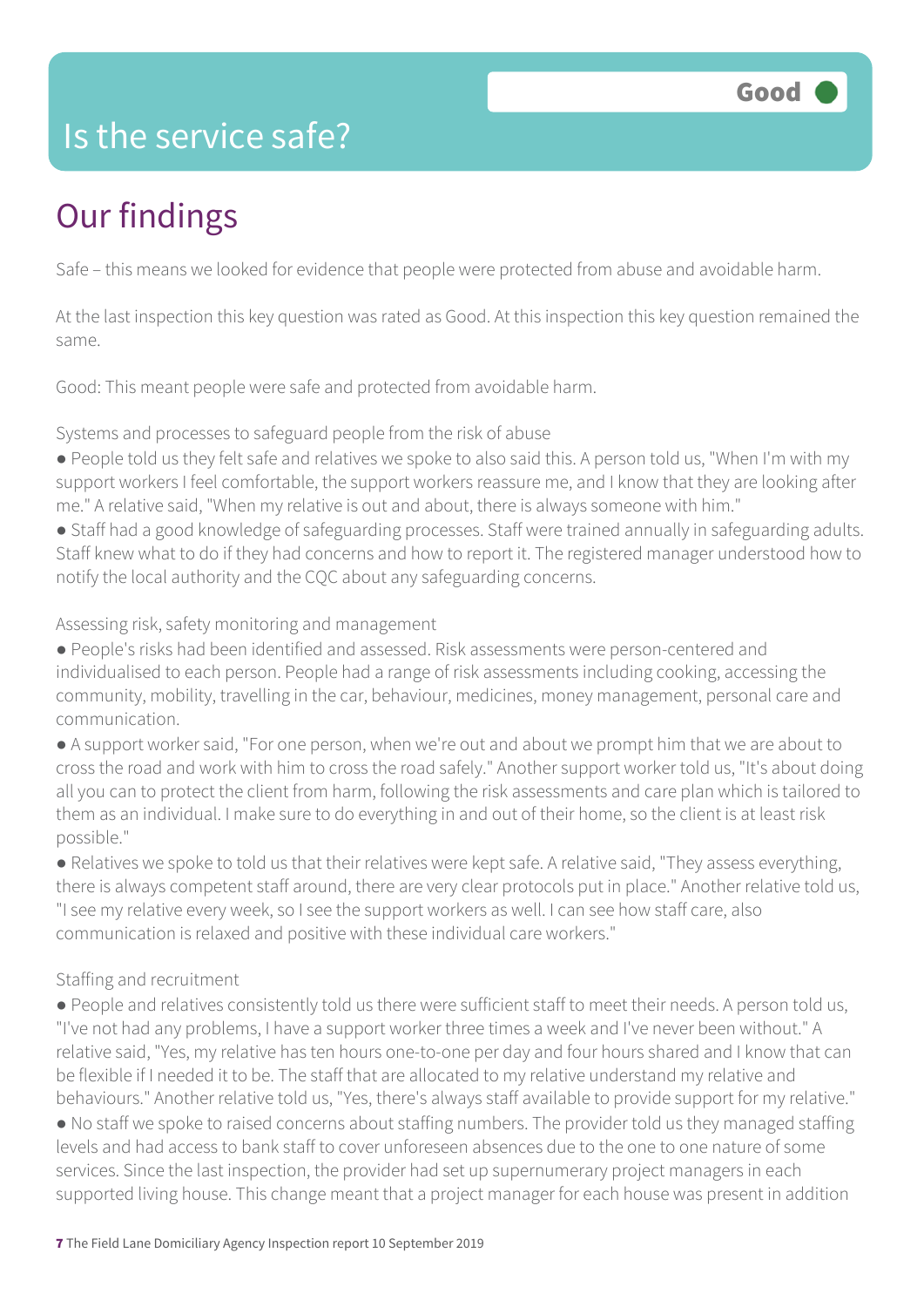to the number of support workers, so it did not impact on the number of support workers allocated to people.

● Staff were allocated to people they had a positive rapport with. People had a choice of the gender of their support worker for tasks such as personal care. A relative said, "They are very fond of my relative, quite affectionate, the staff that my relative gets on most with are allocated to my relative."

#### Using medicines safely

● People had varying needs with their medicine from full support to prompting. When asked if staff help with their medicine a person said, "Yes, but my mum helps and reminds me to take my medication."

● We saw the medicine administration records, these were accurate and complete. Where people had 'as and when needed' (PRN) medicine staff had consistent guidance from a protocol. When PRN medicines were administered this was recorded. PRN medicines were reviewed at regular intervals such as every three months with a GP or relevant health professional.

● Regular auditing of medicine procedures had taken place, including checks on accurately recording administered medicines as well as temperature checks. Medicines were stored appropriately and securely.

● Staff were trained in emergency epilepsy medicine where this was relevant to a person they supported. A support worker said, "When we have handover from night staff we're told if [Person] has had any seizures and if this has affected how well they slept or if they might be tired. I check the person's medicine book and daily notes. When support workers go out with [Person] they take their emergency medicine and a pillow or blanket, so they can be comfortable if anything happens. I don't tend to support [Person] but I've still done the training in epilepsy and shadowed staff that do support them so that I know the protocol for that person's emergency medicine and what [Person] needs in an emergency."

#### Preventing and controlling infection

● Support workers were trained in infection control and used gloves at appropriate times. We observed staff washing their hands during our inspection for example before handling food. The provider, in addition to face to face infection control training, gave staff NHS workbooks for infection control to work through to compliment the training.

#### Learning lessons when things go wrong

● Incidents and accidents were recorded and monitored. Records showed that help from health and social care professionals had been sought immediately where needed.

• The provider worked with the local authority quality and monitoring team. For people supported in their own homes staff audited documentation per client and then shared findings and learning in management meetings.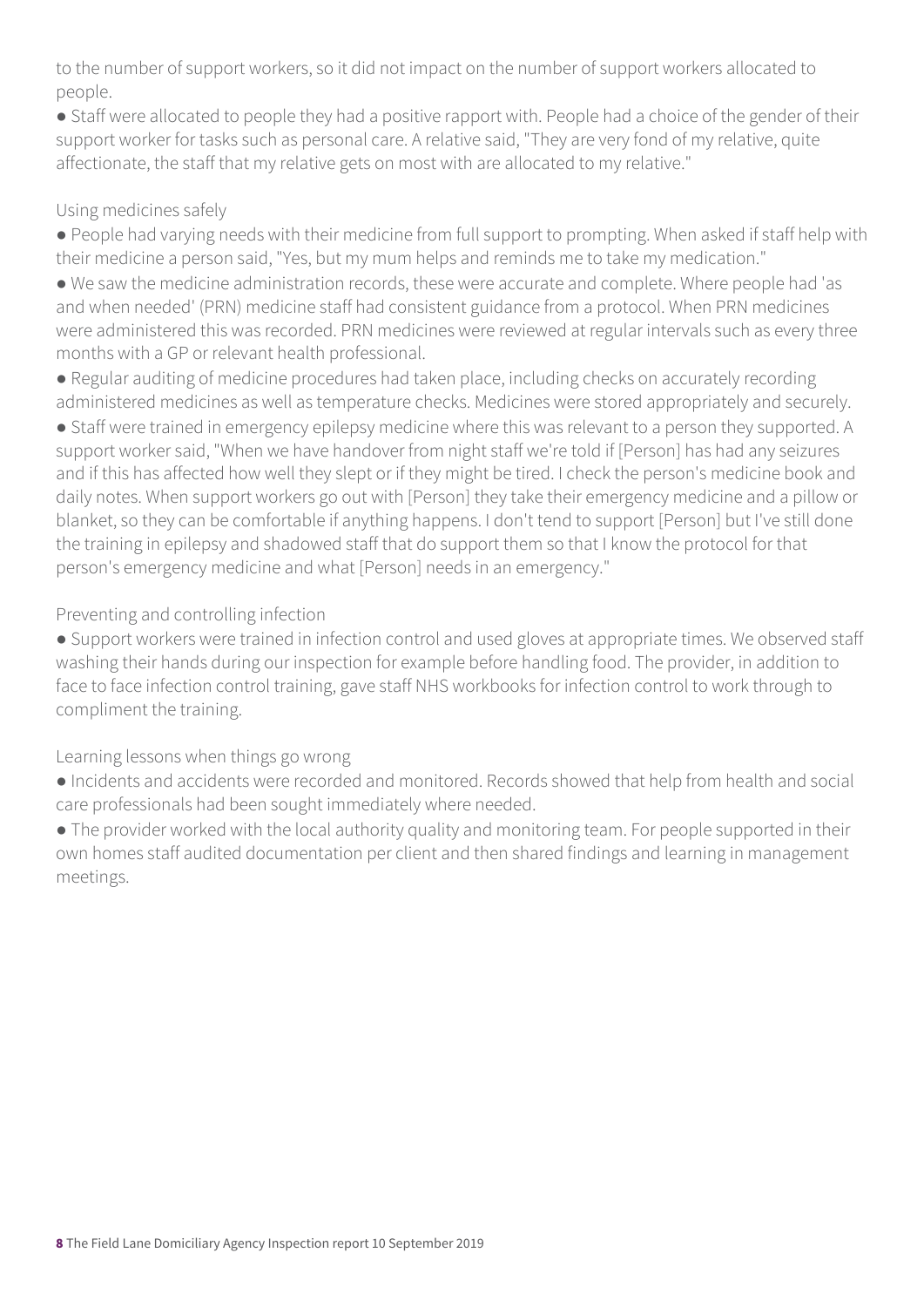### Is the service effective?

# Our findings

Effective – this means we looked for evidence that people's care, treatment and support achieved good outcomes and promoted a good quality of life, based on best available evidence.

At the last inspection this key question was rated as Good. At this inspection this key question remained the same.

Good: This meant people's outcomes were consistently good, and people's feedback confirmed this.

Assessing people's needs and choices; delivering care in line with standards, guidance and the law; Ensuring consent to care and treatment in line with law and guidance

The Mental Capacity Act 2005 (MCA) provides a legal framework for making particular decisions on behalf of people who may lack the mental capacity to do so for themselves. The Act requires that, as far as possible, people make their own decisions and are helped to do so when needed. When they lack mental capacity to take particular decisions, any made on their behalf must be in their best interests and as least restrictive as possible.

People can only be deprived of their liberty to receive care and treatment when this is in their best interests and legally authorised under the MCA. When people receive care and treatment in their own homes an application must be made to the Court of Protection for them to authorise people to be deprived of their liberty.

At the time of our inspection no one was being deprived of their liberty. We checked whether the service was working within the principles of the MCA.

● All staff received training in MCA and we observed staff supporting people to make decisions and choices throughout the inspection. A person told us, "They always make sure I understand everything, and they also explain a lot to me, yes I always have the decisions. They always ask, they never do anything without asking me."

● A support worker said, "When I'm supporting [Person] I always give him choices but with [Person] he will tell you what he wants, for example at breakfast we'll open his fridge and have a look, we'll talk about a few breakfast choices then he'll choose what he wants. He communicates clearly and will tell you what he wants."

• Staff also recognised that people might need additional support to be involved in their care and information was available if people required the assistance of an independent advocate for specific decisions. An advocate is someone who can offer support to enable a person to express their views and concerns, access information and advice, explore choices and options and defend and promote their rights.

Supporting people to eat and drink enough to maintain a balanced diet

● People had varying needs about eating and drinking. People were supported with menu planning and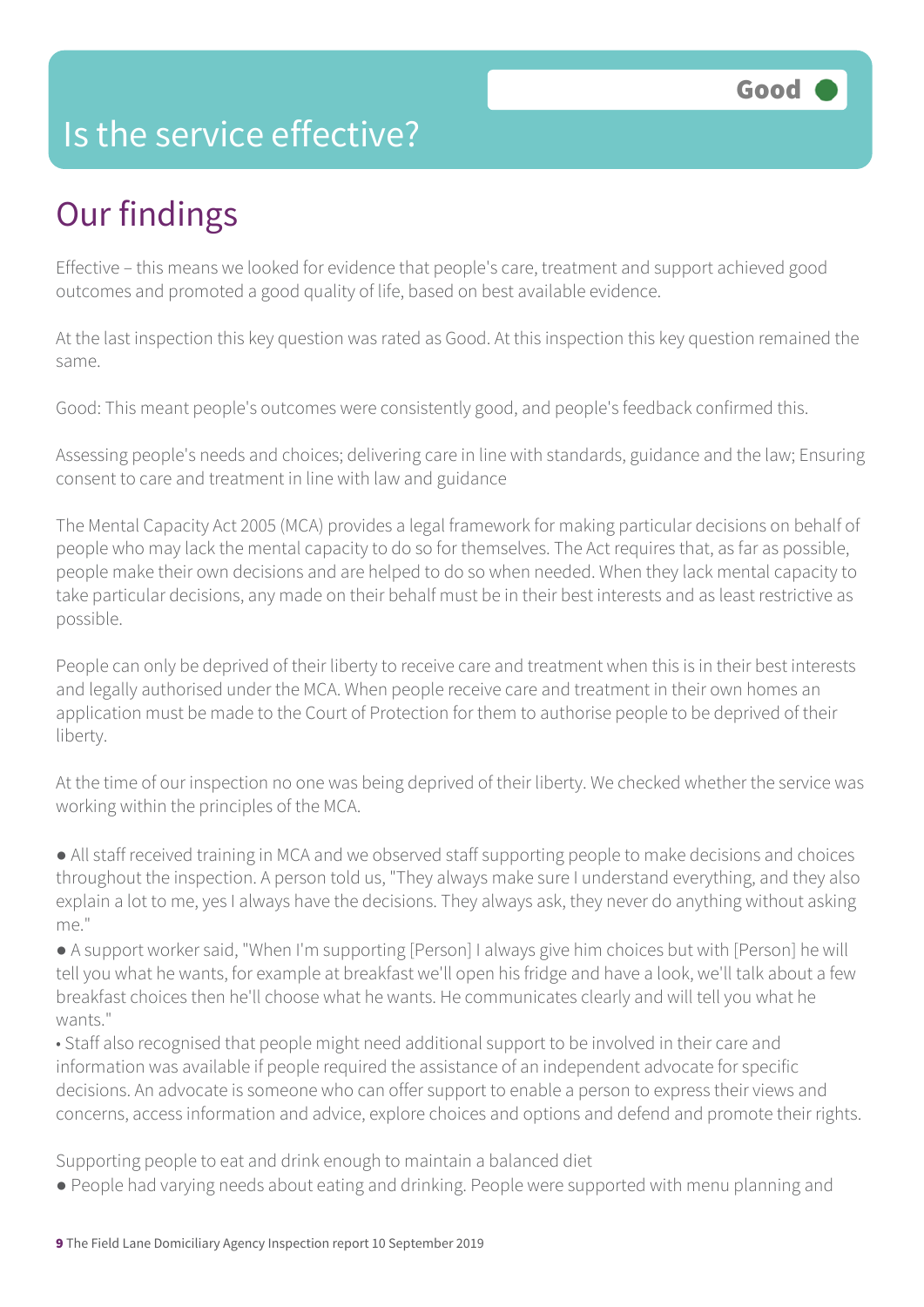food preparation.

● People who lived at the supported living house we visited each had a fridge and each cooked meals for themselves. One person told us they enjoyed shopping with their support worker and cooking meals for themselves and for their housemates, staff had made an apron for the person with their name on which the person took pride and enjoyment in wearing. The person told us, "I love to cook, I have my own chef apron. I go shopping with [key worker], I choose my food, it goes in my own fridge and cooking is great fun."

● A person who received care in their own home said, "I try to decide what I want to have, but I struggle but mainly it's lunch, but I get options of what to eat." The person told us they can have a choice of drinks but told us, "I only drink water really."

● Staff were aware of any dietary requirements such as allergies or due to religious needs or cultural preferences, for example one person ate halal food.

Staff support: induction, training, skills and experience

● Without exception staff told us they had access to training and felt supported. A support worker said, "I'm very happy to be with this company, they've given me so many chances and opportunities to do other course and to progress. I get lots of motivation and help from the manager and the office. My manager is very supportive."

● A project manager said, "When I started I had a comprehensive induction, I was buddied with another manager during that time too. I feel well supported by the registered manager and the provider, they're always there for me, they follow up on things and are very supportive."

- A social worker told us, "The support workers are well trained."
- Staff had access to a range of training considered mandatory by the provider and in accordance with people's needs. The provider told us that some training is generic to ensure certain standards and specific training for staff supporting individual clients. The provider used training through local authority, National Autism Society and the British Institute of Learning Disability. The provider told us that since the last inspection the service is working toward Gold accreditation with the National Autism Society.

● Relatives told us they felt staff were well trained. A relative said, "I think they are very competent and keen to develop a homely atmosphere." Another relative told us, "We are very happy with the project manager, he is very involved with my relative, I have every confidence in him, he's always open to suggestions." A third relative said, "[Support worker] is very competent and diligent."

Staff working with other agencies to provide consistent, effective, timely care; Supporting people to live healthier lives, access healthcare services and support

● Staff worked to ensure people were supported when transferring between services.

● Relatives told us that they were informed if there were any changes in their relative's wellbeing such as an illness. A relative said, "We have been informed in the past, but it wasn't anything serious, if it was something serious, I'm confident I would be told."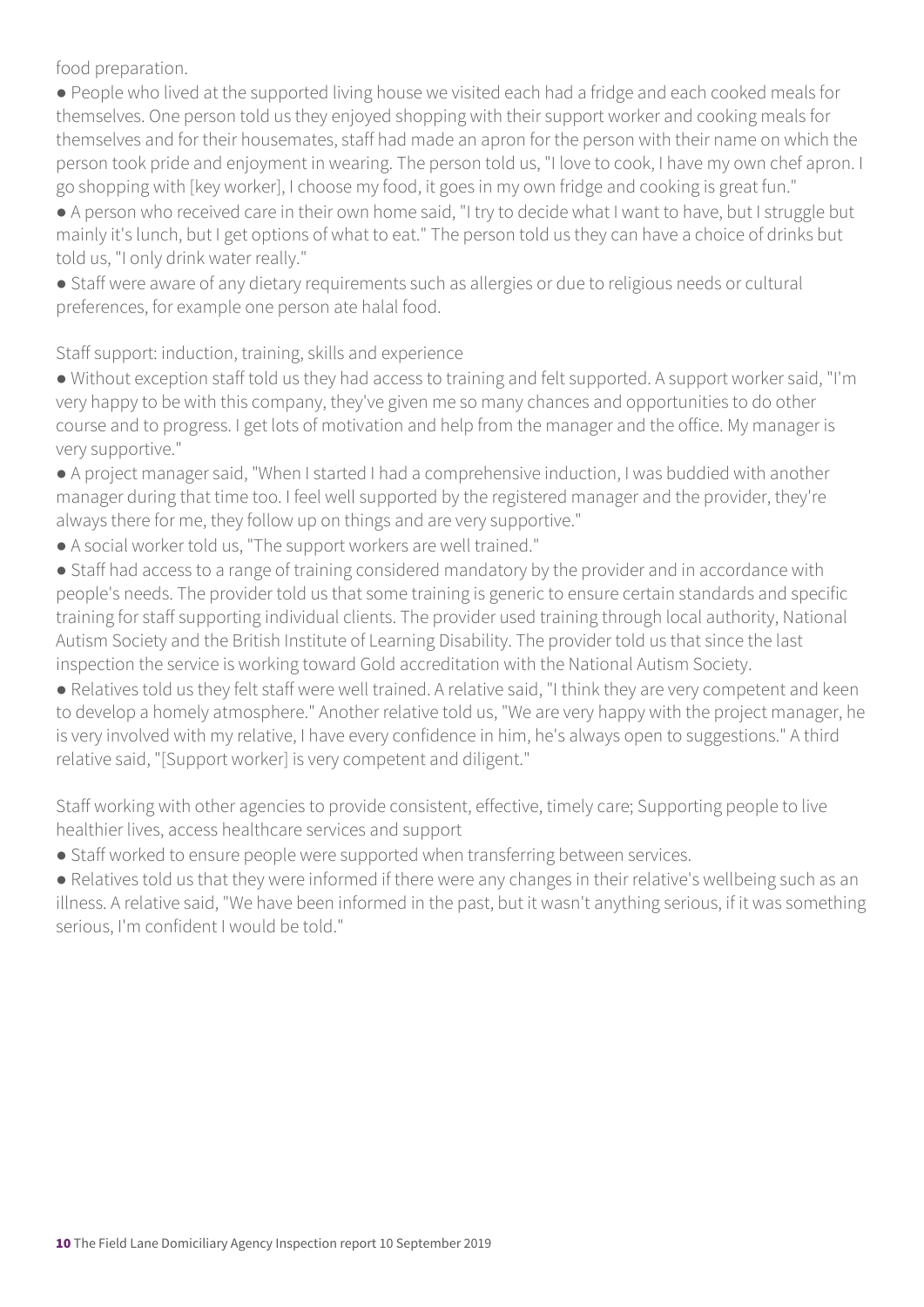### Is the service caring?

### Our findings

Caring – this means we looked for evidence that the service involved people and treated them with compassion, kindness, dignity and respect.

At the last inspection this key question was rated as Good. At this inspection this key question remained the same.

Good: This meant people were supported and treated with dignity and respect; and involved as partners in their care.

Ensuring people are well treated and supported; respecting equality and diversity

• Peoples' equality and diversity was respected. Staff understood people's cultural or religious needs, for example where people had a faith they were supported to follow their faith as they wished to such as visiting their place of worship or eating a specific diet. Staff adapted their approach to meet peoples' needs and preferences.

• People's rights were protected, and staff respected people's choices and diverse needs. People were supported with any needs around their sexuality and gender. People had sexuality plans in their care plans so staff had consistent guidance to support people to express themselves while staying safe, giving privacy and maintaining dignity. Where needed, staff arranged for the Community Teams for People with Learning Disabilities or external Positive Behaviour Support (PBS) consultants to be involved in developing plans. • We observed positive interactions between staff and people and staff appeared to enjoy delivering care and support to people. Our observations supported this. A relative told us, "Staff are patient and considerate." Another relative said, "Staff treat [Person] with dignity, humour, affection and caring." • Relatives we spoke to said that staff were caring. A relative said, "The staff are very caring, I think communication and understanding with my relative is good, I think the staff have made my relative feel comfortable." Another relative told us, "We are very happy with the staff, they know my relative and his capabilities, I think the staff do a good job, they like to keep my relative active, they encourage my relative to develop further."

• Before using the service senior staff completed assessments. When asked how they get to know a person when they first start supporting them, a project manager told us, "I get to know them by observation, shadowing staff, talking to them, asking them questions and reading their personal support plan."

Supporting people to express their views and be involved in making decisions about their care

● People and relatives told us they were involved in making decisions about their care and developing the personal care plans. A person told us they wrote their care plan with their key worker, they said, "I review my personal file and I go to the doctor for review every year". Where possible personal care plans had photos chosen by each person with their own written comments, for example next to a photo of the person making a sandwich they had written "learning new skills".

• We observed that staff provided people with choice and control in the way their care was delivered and in how they spent their day. Staff were committed to ensuring people remained in control and received support that centred on them as an individual. People were empowered to make their own decisions, we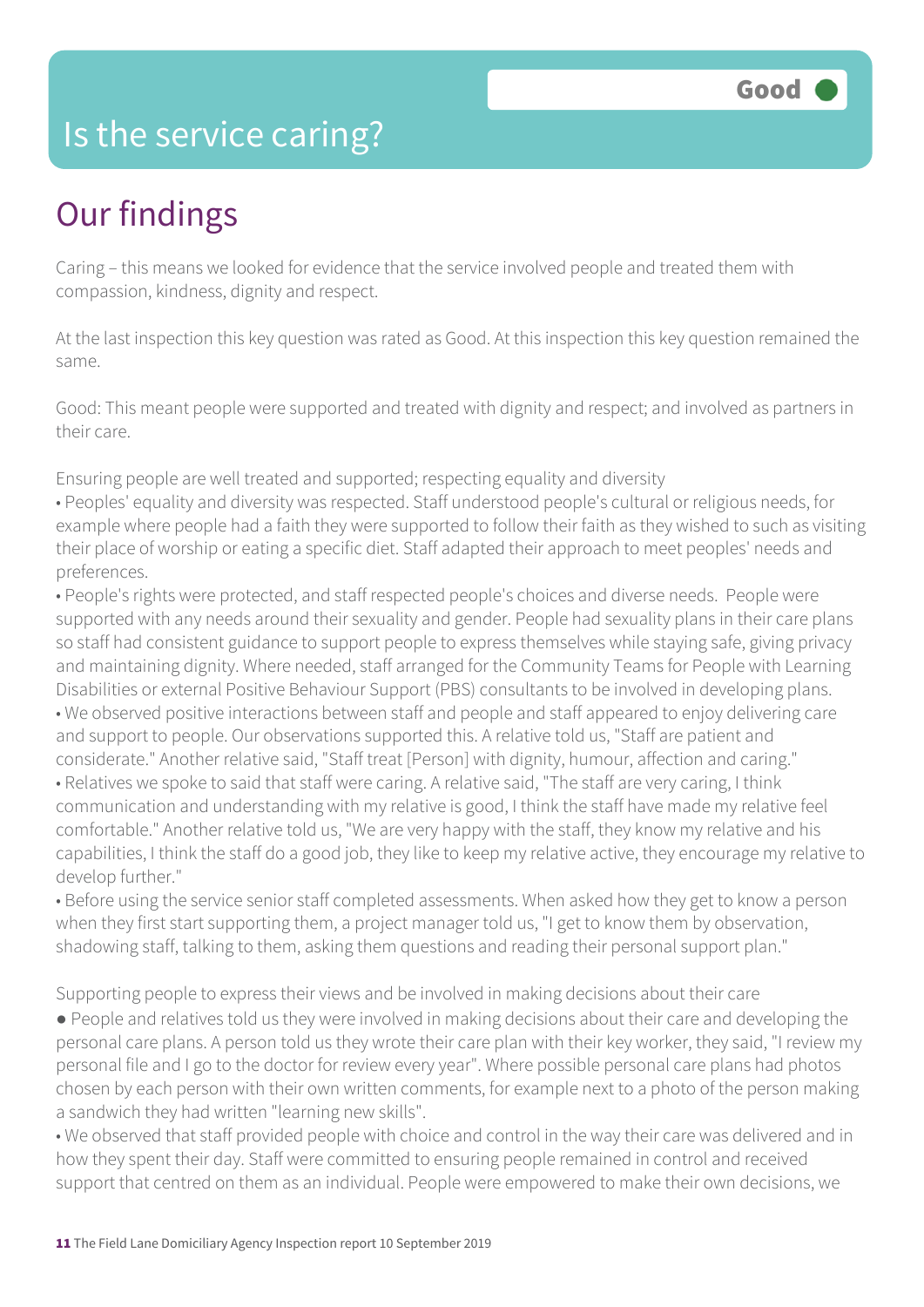observed people being given a variety of choices of what they would like to do and where they would like to spend time.

● People living in supported living houses held house meetings. A person told us, "Good at home, feel safe, we have house meetings where I can ask for things." Another person said, "We have house meetings where I've asked about a minibus, having a dog, laundry, food and talking about the sensory room being built in our house."

Respecting and promoting people's privacy, dignity and independence

● People told us they were treated with respect and dignity, relatives also said this, and our observations confirmed this. A person told us, "There's no doubt they treat me well and with respect. I've never had any problems, they are nice people, all my support workers know my needs." A relative said, "I think they treat my relative with respect and… generally as another adult that they get on with."

● People's privacy was upheld. A person told us their privacy was supported, the person said, "The support workers never overstep boundaries, they know where they stand." A relative said, "Staff always knock on my relative's door before entering, when my relative has a shower or goes to the toilet he's left to it and my relative also has his own time and space." Another relative told us, "My relative can go up to his room and staff will check on him. When my relative goes to the toilet the staff don't bother him, they just leave him to it and then when my relative has finished staff make sure he's clean and tidy. Staff also knock on my relative's bedroom door before entering." A senior support worker told us, "Even if we're allocated to a person for one to one we still give people privacy, [Person] for example if he wants some alone time he'll just say 'I'm going to my room for quiet time or a lie down' and we respect that, he knows we're here if he needs us but we also respect a person's private time."

● Support workers supported people to maintain and increase their independence. When asked if the person felt their independence was supported, a person told us, "Yes, but what I tend to struggle with I get help for." A relative told us that their relatives independence is supported, they said, "Whenever my relative goes to the toilet the staff I think shut the door and leave him to it however staff are on hand to help, the staff assist my relative with bathing because it's necessary."

● Staff told us consistently that maintaining and increasing independence by learning new skills was a key part of their roles. A project manager told us, "Our job is to help them get as much out of life, that will be different for each person, but we focus on learning new skills, setting goals and working to achieve them. It's very rewarding and we feel proud when they achieve their goals. In our house we (staff) give lots of active support. For one person we support they have goals at college, they review those goals with their relative and their college tutor, for another person we're supporting them to increase their independence with meal preparation." A support worker said, "[Person] is independent, he only needs prompting and some guidance. For example, at the bank as his keyworker I'll go with him, but he goes up to the cashier himself, he knows I'm there if he needs any support."

● We visited one supported living house, the house had no identifying signs, intercom, cameras, industrial bins or anything else outside to indicate it was a supported living scheme. Staff did not wear anything that suggested they were support workers at home or when coming and going with people. This promoted people's independence at home and in the community.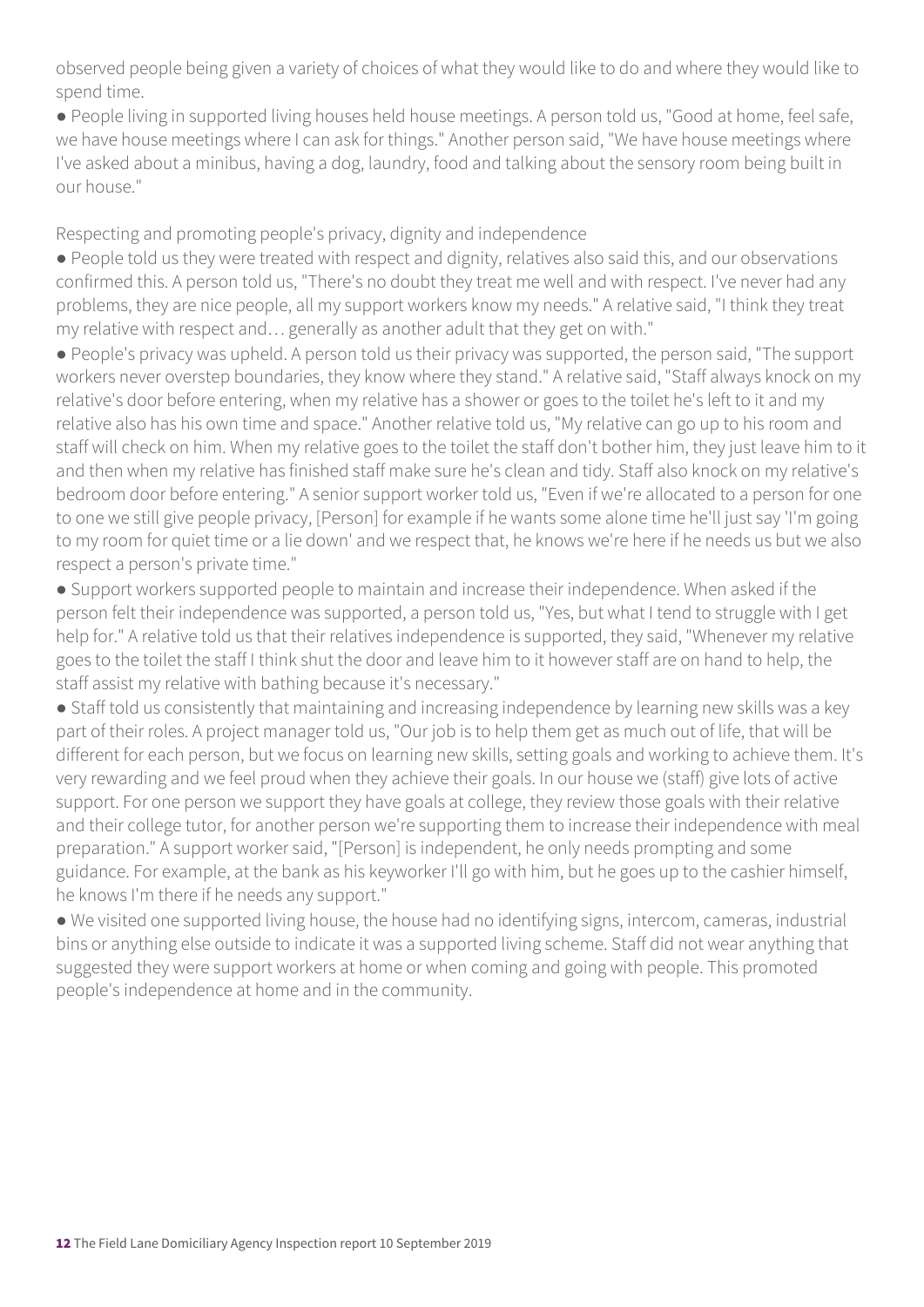### Is the service responsive?

# Our findings

Responsive – this means we looked for evidence that the service met people's needs.

At the last inspection this key question was rated as Good. At this inspection this key question remained the same.

Good: This meant people's needs were met through good organisation and delivery.

Planning personalised care to ensure people have choice and control and to meet their needs and preferences

● People were supported to follow their interests and take part in activities that were socially and culturally relevant and appropriate to them, including in the wider community, and people were supported to access education and work opportunities. A person told us, "I just did my application for a new college to do maths, I like going to college, we do a roast on Sundays with my housemates, I have a job three days a week, I go to swimming, I go to Pilates at my old college, today I'm going to a disco, I see my friends there". Another person said, "Yeah, whatever I want to do the support workers support it. I go swimming, I go to the driving range, I go out into town, I go shopping for food."

● People were supported to present themselves in accordance with their wishes, for example for one young person it was important to them to present as a young person and wear fashionable clothes, when we met them they wore fashionable clothes, nail varnish and make up.

● Relatives we spoke to told us that staff knew their relative and their needs well. A relative told us, "The ones that work with him on a daily basis definitely understand my relatives support needs." Another relative said, "Yes they do, and the manager always keeps contact and conveys information to all the other care staff."

• Staff knew people well and showed commitment to supporting people to pursue their interests and goals. A support worker told us, "He loves vacuuming so he enjoys that on his cleaning day, he prepares his own lunch box before going to the day centre, he loves cycling, aeroplanes, music and he is our house recycling champion." A project manager told us about a person who was a keen runner, the person's room had their medals and photographs of them at running events. The project manager told us that this had got staff and some of their other housemates running too, including one person completing a race that they took great pride in. For another person who wanted to save money to afford a special holiday, staff had supported the person to budget and save and the person went on their holiday this year.

● External professionals told us that people received care that was responsive to their needs and preferences. A social worker told us, "…they (staff) work in a person-centred way. The managers have a flexible approach and ensure that the care and support received by their clients is appropriate to their needs. They have managed very difficult and challenging cases to our satisfaction."

● People were encouraged to maintain relationships with people that matter to them and to socialise and make new friends. People had relationship maps in their personal care plan to show who they felt was important to them. People enjoyed socialising by going bowling and to a disco funded by the provider which was run by people with learning disability such as DJ'ing and running a shop. People were supported to have friendships across supported living houses, one person told us they came to the house to visit their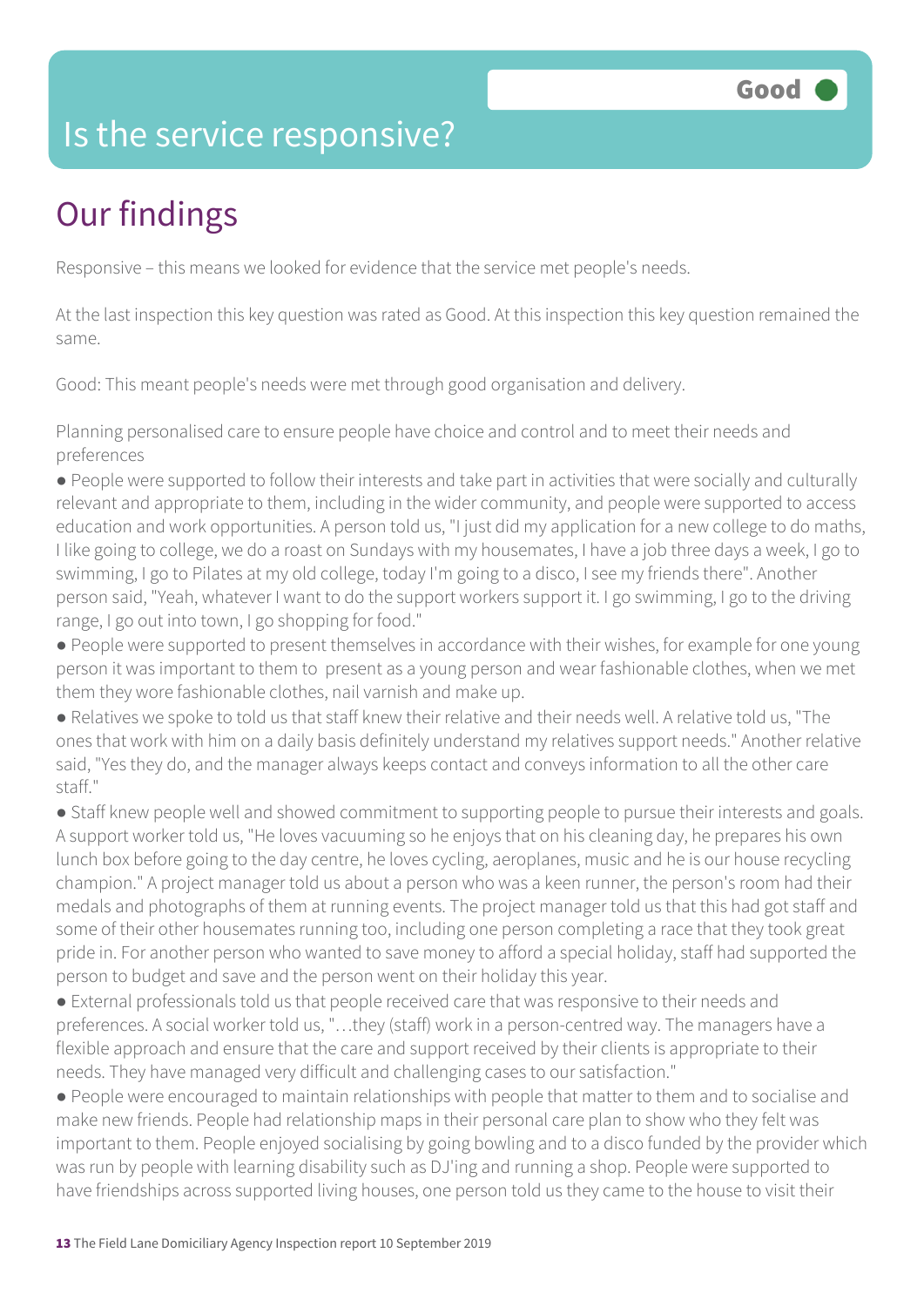friend and we saw photos of two people who enjoyed each other's company out in the community. People were supported to go on holidays and where people chose to go on holiday together this was facilitated by staff.

● Where people lived in a supported living house or flat relatives told us they were free to visit without restriction. A relative told us, "I do, I'm always felt welcome, overall (staff are) very caring and supportive not just with my relative but with everyone. It's very much like a homely atmosphere." Another relative said, "I'm felt very welcome, the atmosphere is very caring and friendly whenever I go to visit."

● Where people had behavioural needs such as behaviour that challenged, there was guidance for staff on the triggers to look for and how to de-escalate difficult situations and ways to record such as incident forms and ABC monitoring. Positive behaviour support (PBS) was used and staff understood why people might become upset or anxious. Staff used techniques they had learned and were positive and proactive in managing any behavioural issues. A project manager told us, "We've had additional training from PBS consultants for how we support one person, when we had that it included a Speech and Language Therapist, a psychologist and all staff involved in that person's support so it was multi-disciplinary and was all focused on finding the best strategies for that person."

● For another person, staff had worked with the person over a period of time to reduce behaviours that limited their socialisation and activities. When the person started using their service the person carried a lot of items and would not put the items down for example to eat a meal and was having an impact on their posture. Staff worked with the person to reduce the number of items they carried with an arm to having a small bag they kept nearby.

● Relatives told us that staff knew their relative well, recognised triggers for behaviours and supported their relative with any behaviours. A relative said, "I think they have got to know my relatives' quirks, they know how to calm him down if my relative gets agitated or frustrated."

● A person showed us their room which was personalised with their own furniture and personal items that reflected their hobbies and interests. For one person who used a wheelchair, staff ensured their room was on the ground floor. People were able to choose how their room was decorated when they moved in, for example one person had their walls painted their favourite bright colour.

#### Meeting people's communication needs

Since 2016 onwards all organisations that provide publicly funded adult social care are legally required to follow the Accessible Information Standard (AIS). The standard was introduced to make sure people are given information in a way they can understand. The standard applies to all people with a disability, impairment or sensory loss and in some circumstances to the staff that support them.

● People's communication needs were assessed and accommodated. Support workers had skills that were matched to people such as Makaton (Makaton is a sign language programme that uses symbols, signs and speech to enable people to communicate). The provider used pictorial representations for information for people and to seek their feedback for example in feedback consultation forms.

● A relative told us, "Staff use a communication grid on my relative's tablet device, the staff also know my relative needs time to process what's communicated, they give him time to process it and they are patient."

● Another relative said, "The staff use Makaton and PECS (Picture Exchange Communication System) and also verbal communication so my relative understands." A senior support worker told us, "At the house I'm based in two people have speech needs, one person uses Makaton and another person uses a mixture of sign and Velcro pictures."

#### Improving care quality in response to complaints or concerns

● People and relatives told us they knew how to raise a complaint or concern and felt comfortable doing so. People we spoke to consistently told us that if they had any concerns they would speak to their key worker and if they lived in their own home they had the office contact details. A person told us, "I would to <key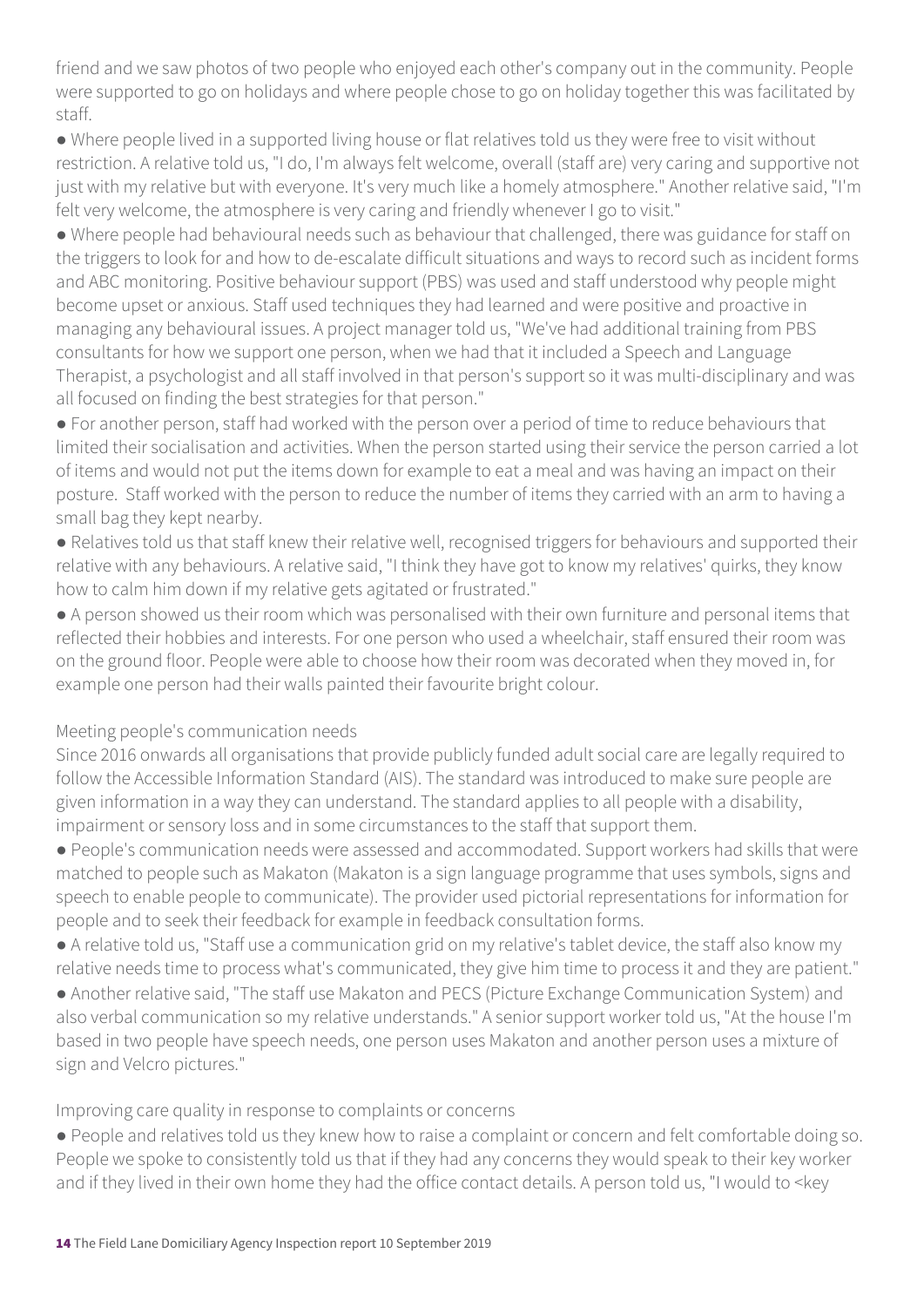worker>, she's the one who deals with if anything is wrong, I also have contact numbers." A relative said, "No (I haven't raised a complaint) but I would feel comfortable if I had to." We looked at complaints records and staff told us they would support people to make a complaint.

#### End of life care and support

● At the time of the inspection no one was receiving end of life care but staff told us they had supported people that have had bereavements and have supported people in receipt of end of life care previously, due to this the service had close links with a local hospice.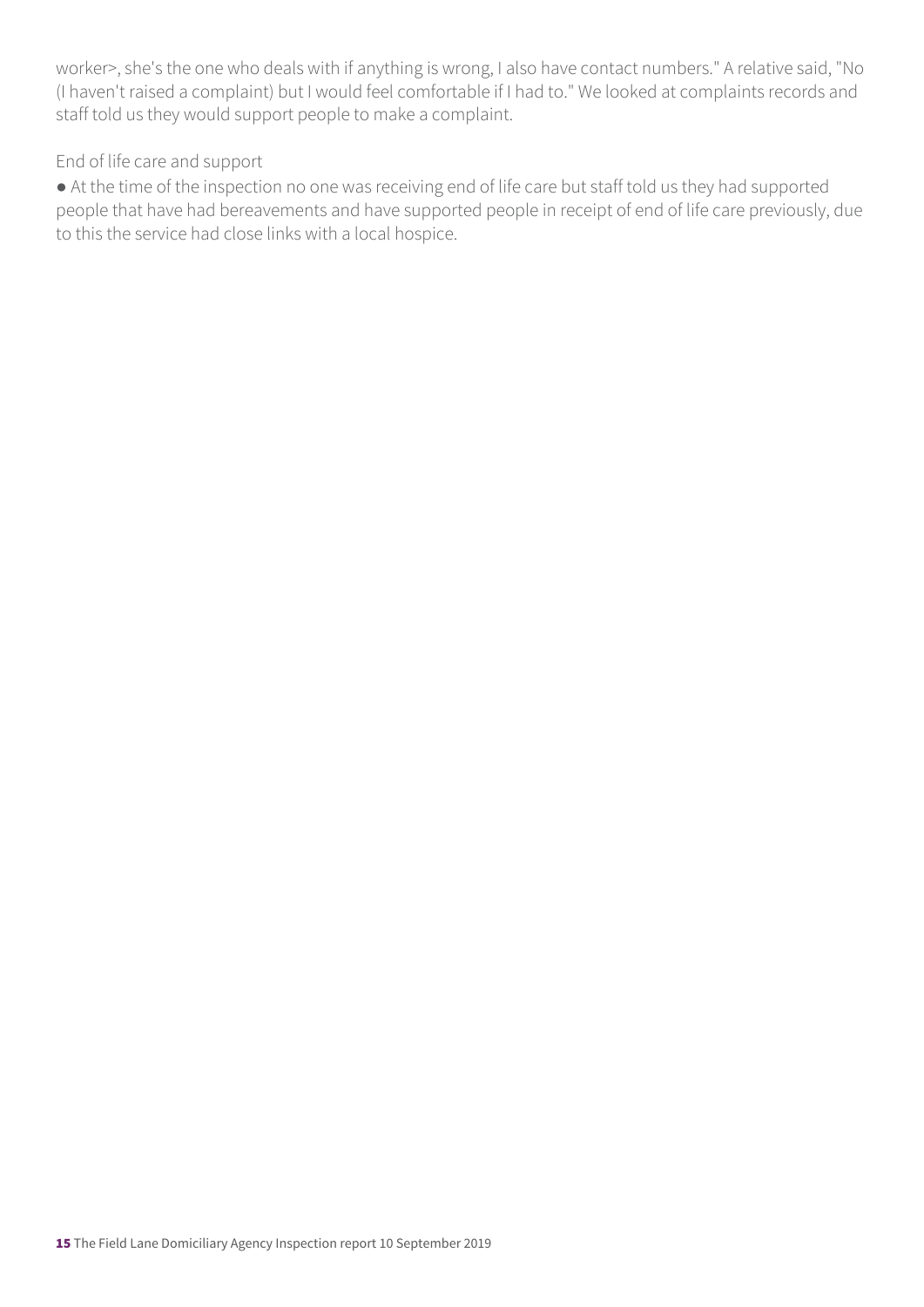### Is the service well-led?

# Our findings

Well-Led – this means we looked for evidence that service leadership, management and governance assured high-quality, person-centred care; supported learning and innovation; and promoted an open, fair culture.

At the last inspection this key question was rated as Good. At this inspection this key question remained the same.

Good: This meant the service was consistently managed and well-led. Leaders and the culture they created promoted high-quality, person-centred care.

Promoting a positive culture that is person-centred, open, inclusive and empowering, which achieves good outcomes for people

- There was a positive culture that was person-centred, people were supported to be independent and to have opportunities to live a full life. The support was delivered to a high standard.
- A person told us, "They (staff) are nice people, if I have any issues I can just call them, they are both lovely I think it's fantastic, I have no complaints, it's great, it's actually given me hope."
- ●The registered manager told us, "We want staff to work within culture that the Field Lane has where it's all about the client and we want staff to have enjoyment in their daily work."
- Staff took pride in their work and showed commitment to supporting people to achieve good outcomes. A support worker told us, "It's a lovely place to work, we all communicate well, staff and people support each other and help each other, we're all like a family." Another support worker said, "I'm very proud of the people I support, I'm proud to see people happy, we're trying new things together all the time, our lives change and improve with them because we learn with them."
- The provider had access to charitable funds that people benefited from such as fundraising for sensory rooms and gardens and giving financial support for holidays.

How the provider understands and acts on the duty of candour, which is their legal responsibility to be open and honest with people when something goes wrong; Managers and staff being clear about their roles, and understanding quality performance, risks and regulatory requirements

- The registered manager understood duty of candour, they told us, "We're open, we work with partner agencies such as social services a lot, we talk to families. The company has a service user board, so we share things with the board and we have a whistleblowing policy to support staff." Relatives told us they were informed if anything went wrong. A relative said, "There are policies and protocols in place if anything serious happened, I know the manager would call me to let me know."
- Notifications that the registered manager was required to send to CQC by law had been completed.

Engaging and involving people using the service, the public and staff, fully considering their equality characteristics

- The provider sought feedback from staff and people that used the service. The provider had a service user group that met and gave feedback on how the service was run. Staff gave feedback through annual surveys.
- People that lived in supported living houses were asked for their feedback about the service through